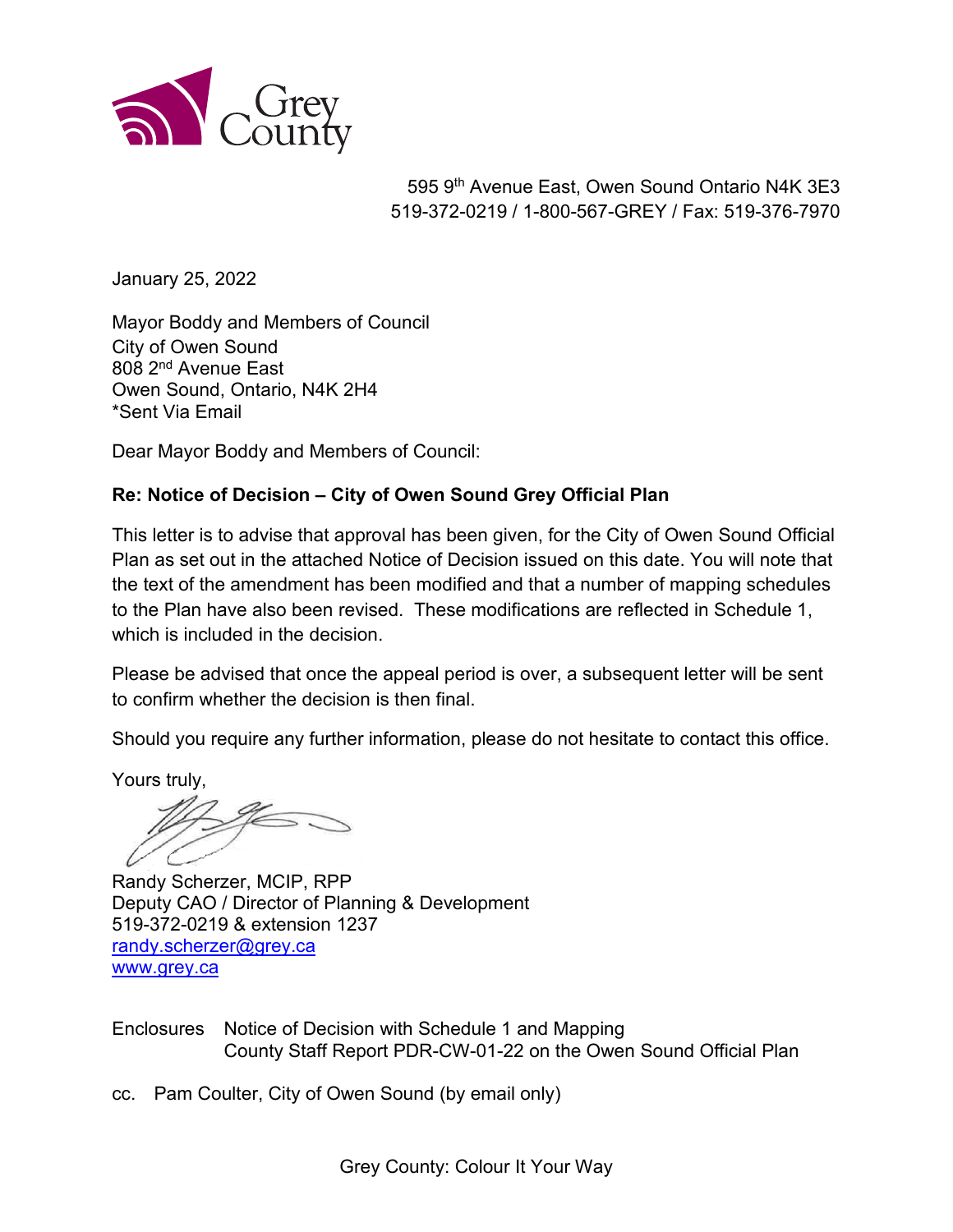Amy Cann, City of Owen Sound (by email only) Briana Bloomfield, City of Owen Sound (by email only) Dave Aston, (by email only) Tyler Shantz, Ministry of Municipal Affairs and Housing (by email only) Mac Plewes, Grey Sauble Conservation Authority (by email only) John Stuart, Niagara Escarpment Commission (by email only) Renee Abram (by email only) John Anderson (by email only) Dave Alexander (by email only) Linda Alexander (by email only) Oren Barfoot (by email only) Deborah Barker (by email only) Ariel Barkley (by email only) Joan Beecroft (by email only) Lauren Best (by email only) Alyse Boltman (by email only) Tom & Edna Burri (by email only) Jo Calvert (by email only) Kelsey Carriere (by email only) David Chevalier (by email only) Michael Craig (by email only) Patrik Eichelberger (by email only) Eloise Love Farla & Lucas Ostertag (by email only) Simon Farla (by email only) Diane Ferguson (by email only) Anne Finlay-Stewart (by email only) Margaret Gaviller (by email only) James Harris (by email only) Robert Hope (by email only) Phil Howard (by email only) Jeff (by email only) John (by email only) Kerry Lee & Bob Nadon (by email only) Frances Lemon (by email only) Lloyd Lewis (by email only) Shawna Macivor (by email only) Vivian McCaffrey (by mail) David McLeish (by email only) Peter & Jan Middleton (by email only) Brian Minielly (by email only) Chelsea Morlock (by email only) Rethna O'Brien (by email only) Joachim Ostertag (by email only) Rachel Paterson (by email only) Andrew Payne (by email only) Colleen Purdon (by email only)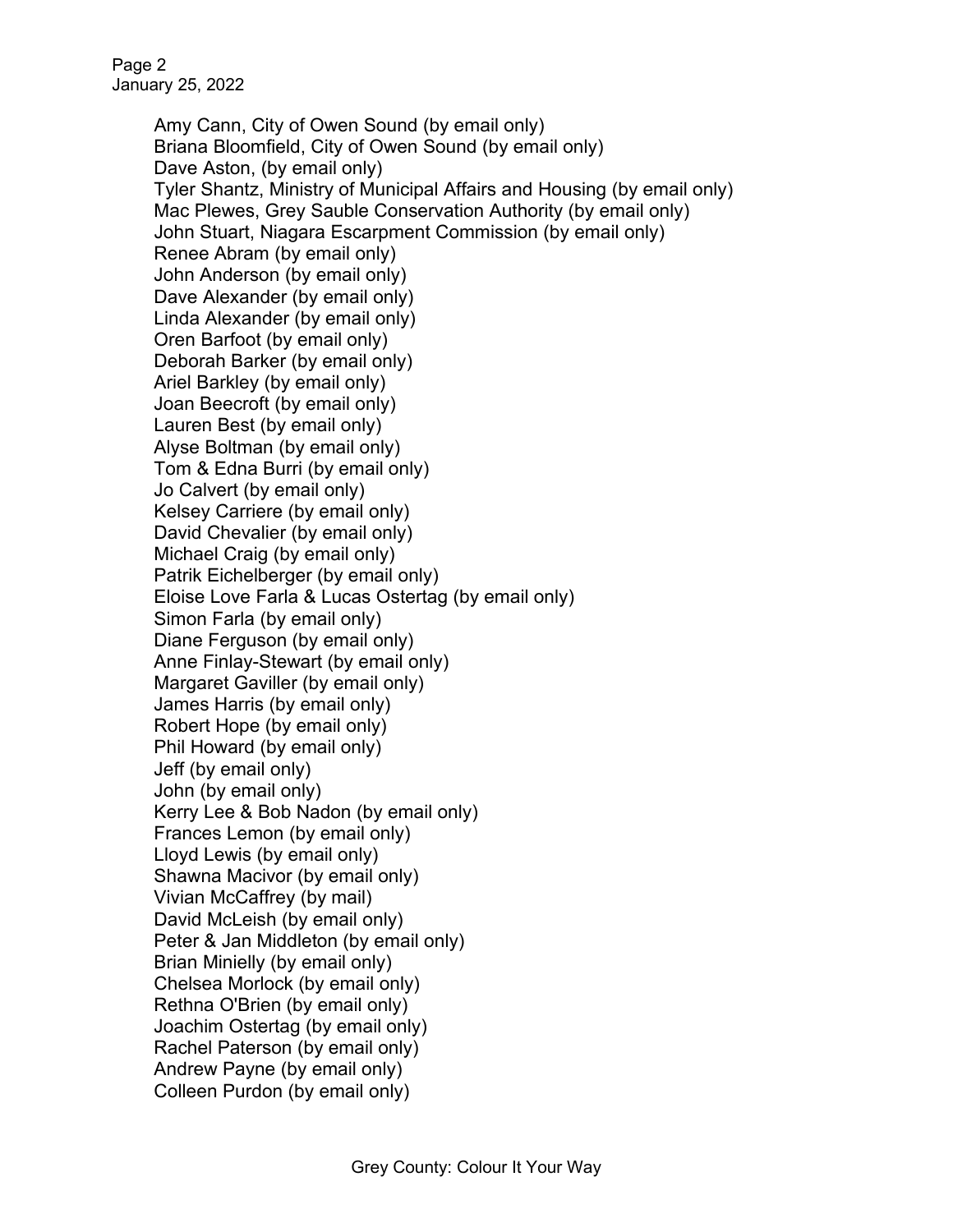Page 3 January 25, 2022

> Tyler Purdon (by email only) Santo Quartarone (by email only) Noelle Rancourt (by email only) Barry Randall (by email only) Ruth Scheel (by email only) Tasha Schmidt (by email only) Edward Stuart (by email only) Jill Umbach (by email only) David Walton (by email only) Laura Wood (by email only) Elizabeth Zetlin (by email only) Andrii (Logan) Zvorygin (by email only)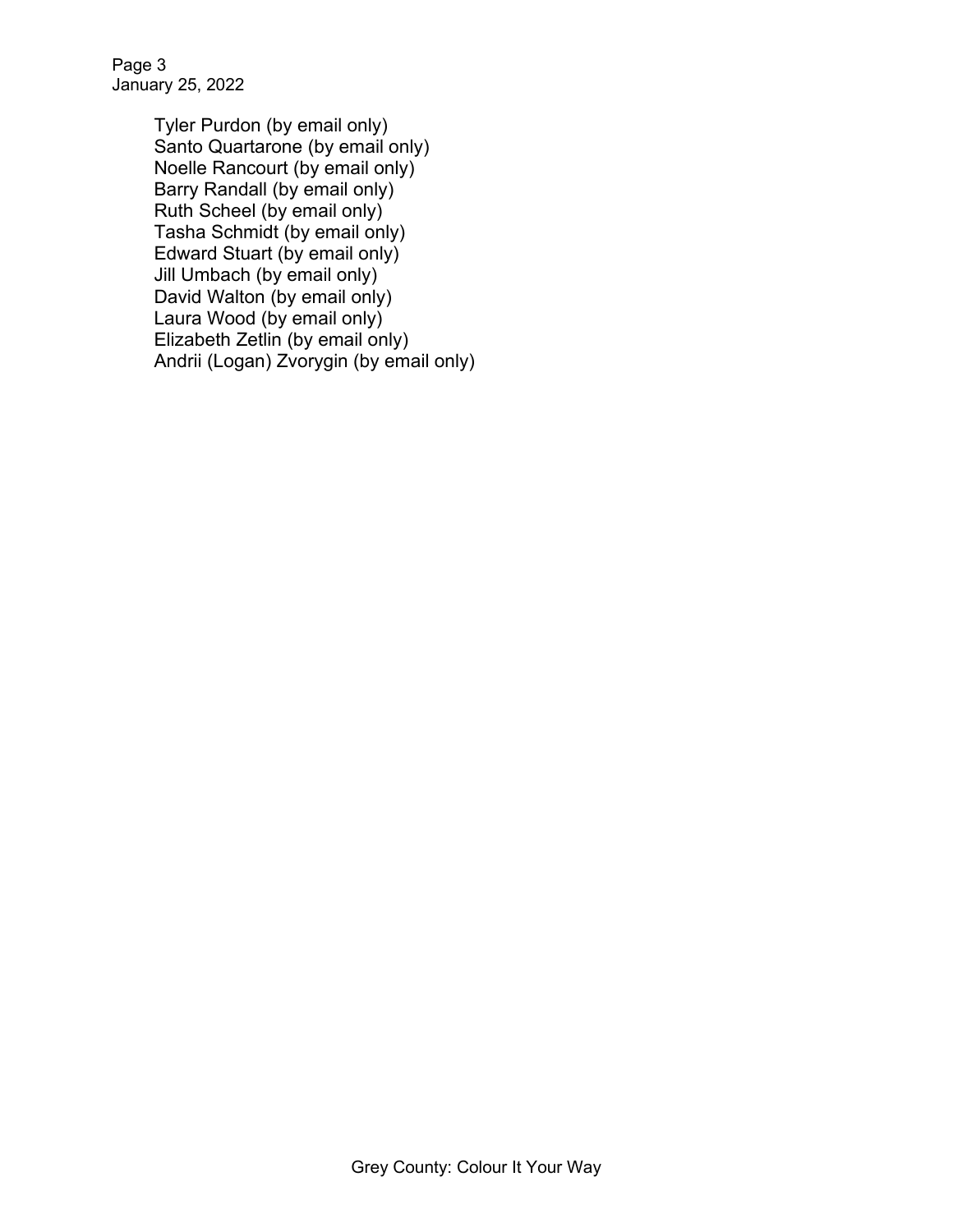### The Corporation of the City of Owen Sound

### By-law No. 2021-080

# A By-law to adopt the Official Plan for the City of Owen Sound

WHEREAS section 5(3) of the Municipal Act, 2001 S.O. 2001, c.25 provides that a municipal power shall be exercised by by-law unless it is specifically authorized to do otherwise; and

WHEREAS The Corporation of the City of Owen Sound (the "City") is a local municipality as defined in section 17(14) of the Planning Act, R.S.O. 1990, c.P. 13, as amended (the "Planning Act"), which may prepare and adopt an official plan; and

WHEREAS on April 16, 2006, City Council adopted an official plan by By-law No. 2006-040 ("Official Plan 2006); and

WHEREAS City Council is desirous of adopting a new official plan ("Official Plan  $2021'$ ); and

WHEREAS adequate information and material, including a copy of the Official Plan 2021 has been made available to the public, in the prescribed manner; and

WHEREAS City Council has considered written submissions received and oral submissions made at the public meeting held on February 9, 2021 and the special meeting of Council held on March 15, 2021, as further described in the minutes of those meetings, and the meetings were held for the purpose of giving the public an opportunity to make representations in respect of the Official Plan 2021; and

WHEREAS City Council finds the Official Plan 2021 to be consistent with the Provincial Policy Statement and to conform with the County of Grey Official Plan, Niagara Escarpment Plan, and other applicable policy and legislation; and

WHEREAS the County of Grey, as the approval authority, was consulted on the preparation of the Official Plan 2021 and given an opportunity to review all supporting information and material and any other prescribed information and material; and

WHEREAS the prescribed public bodies were consulted on the preparation of the Official Plan 2021 and given an opportunity to review all supporting information and material and any other prescribed information and material; and

WHEREAS on June 28, 2021, the Council of the Corporation of The City of Owen Sound passed a resolution directing staff to bring forward a by-law to adopt the Official Plan 2021, in consideration of staff report CS-21-076 presented to Community Services Committee on June 16, 2021;

NOW THEREFORE THE COUNCIL OF THE CORPORATION OF THE CITY OF OWEN SOUND HEREBY ENACTS AS FOLLOWS:

- 1. The Official Plan 2021 for the City of Owen Sound, consisting of the text, appendix and schedules attached as Schedule 'A' and forming part of this by-law, is adopted.
- 2. City staff are authorized and directed to make application to the County of Grey, as the approval authority, for approval of the Official Plan 2021;
- 3. In the event that parts of the Official Plan 2021 come into effect at different times, those parts of the Official Plan 2021 that are in effect shall be conclusively deemed to replace and supersede the Official Plan 2006;
- 4. The Official Plan 2006, adopted by By-law No. 2006-040, as approved and amended, is hereby repealed effective upon approval and the final coming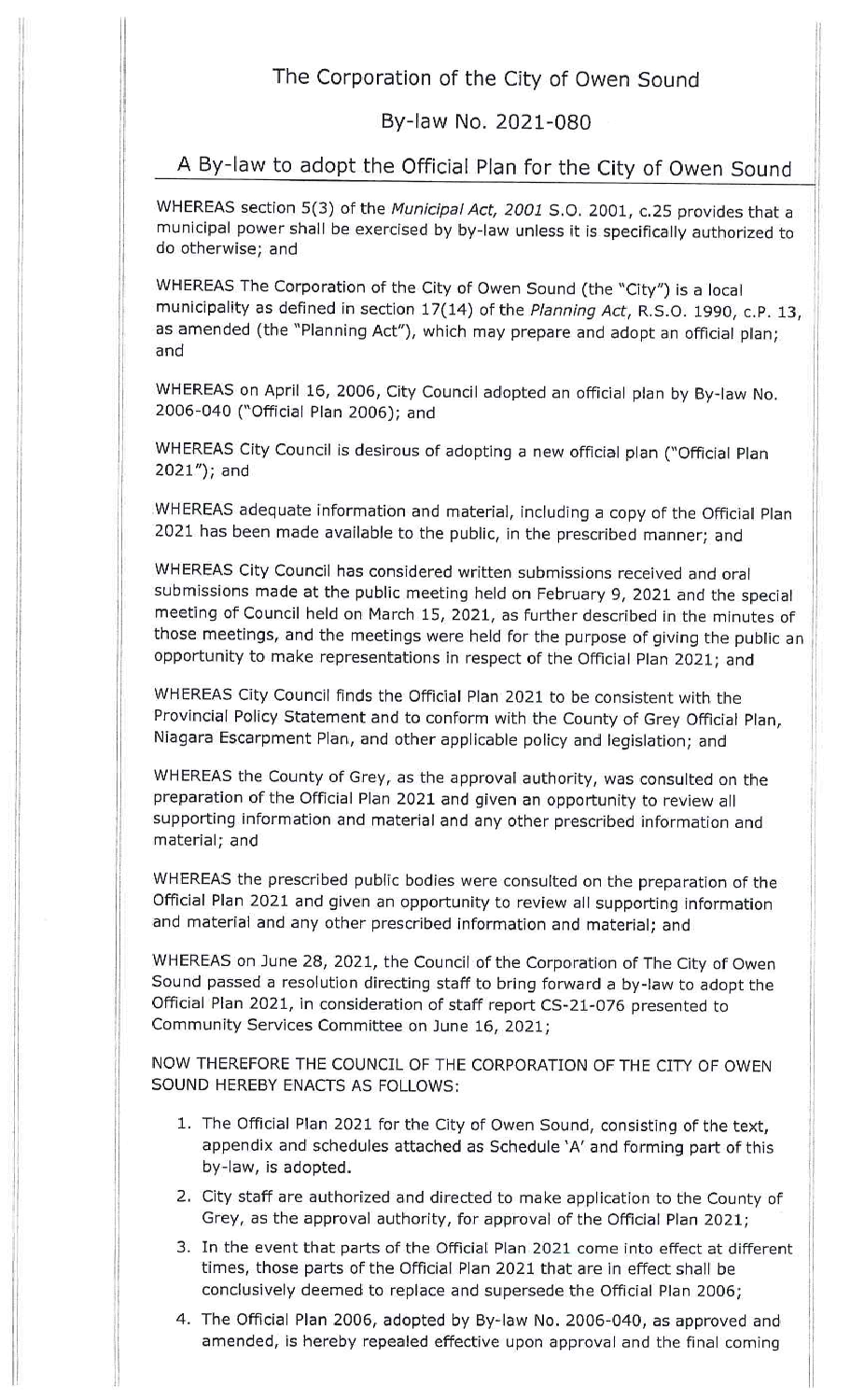into force and effect of the Official Plan 2021 at which time all by-laws, policies and resolutions that are inconsistent with the provisions of this bylaw are amended or repealed insofar as it is necessary to give effect to the provisions of this by-law.

5. Subject to any required approvals pursuant to Section 17 of the Planning Act, this by-law shall come into full force and effect on the day it is passed.

FINALLY PASSED AND ENACTED this 28th day of June, 2021.

Mayor Ian C. Boddy

a M. Broomfield, City Clerk

CERTIFIED TO BE A TRUE COPY OF BY-LAW NO.  $2021 - 080$ passed by City Council on June 28, 2021 Clerk, City of Owen Sound.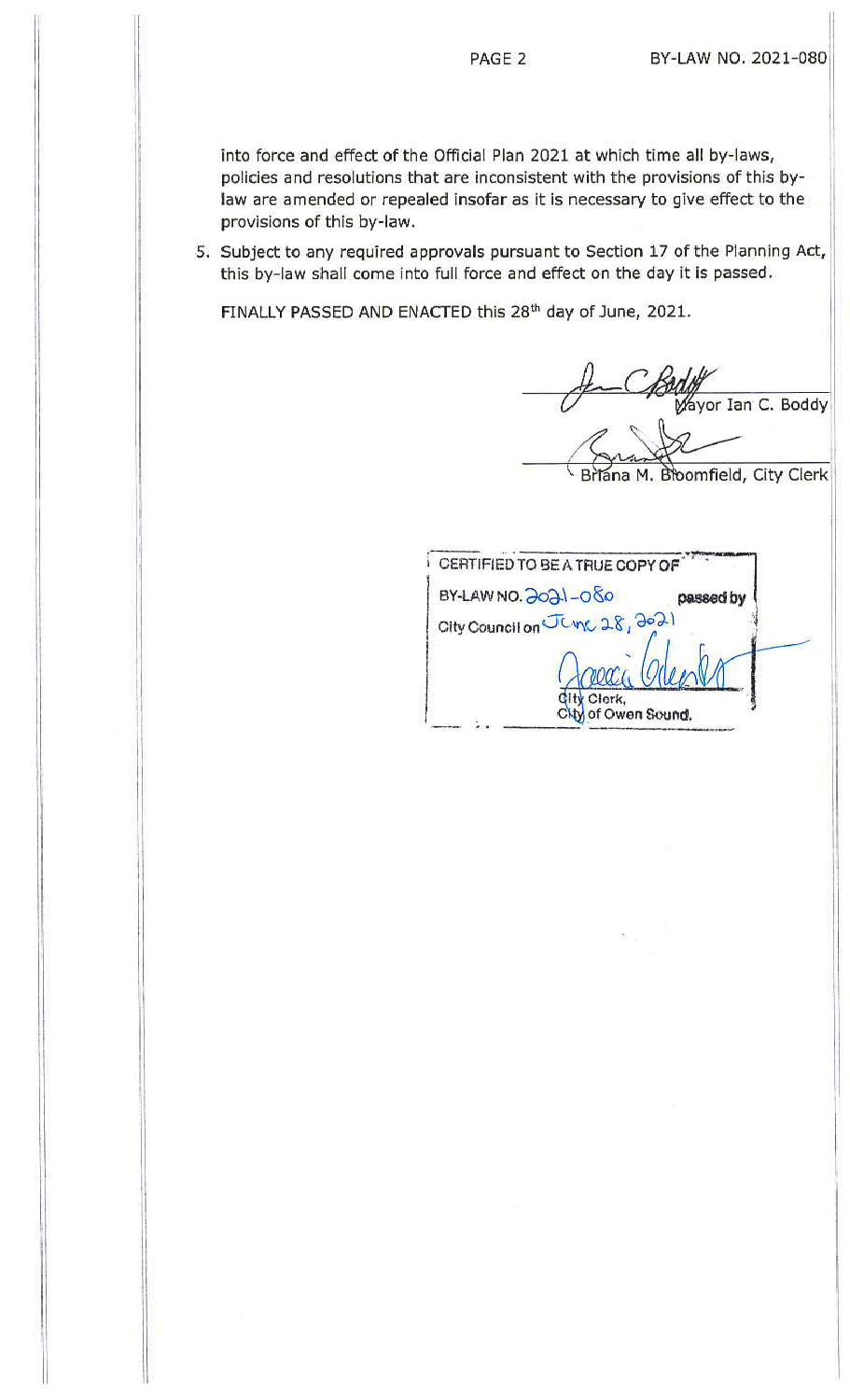

# Committee Report

| To:                            | Warden Hicks and Members of Grey County Council |
|--------------------------------|-------------------------------------------------|
| <b>Committee Date:</b>         | January 13, 2021                                |
| <b>Subject / Report No:</b>    | Owen Sound Official Plan / PDR-CW-01-22         |
| Title:                         | Approval of Owen Sound Official Plan            |
| <b>Prepared by:</b>            | <b>Scott Taylor</b>                             |
| <b>Reviewed by:</b>            | <b>Randy Scherzer</b>                           |
| <b>Lower Tier(s) Affected:</b> | City of Owen Sound                              |
| Status:                        |                                                 |

# Recommendation

**1. That the Committee of the Whole hereby approves the new City of Owen Sound Official Plan as adopted by By-law No. 2021-080, subject to the following modifications attached to Report PDR-CW-01-22 as Schedule 1 and dated January 13, 2022.**

# Executive Summary

In June 2021 the City of Owen Sound adopted a new City Official Plan, which will replace their former 2006 Official Plan. This new Plan considers recent changes to the *Planning Act,* the Provincial Policy Statement, the Niagara Escarpment Plan, the County Official Plan, as well as input from members of the public and agencies. The City's consultation on this new Plan, resulted in a number of changes based on the feedback received. Climate change and the need for affordable and attainable housing were some of the topics with the most public comments. County staff are recommending some minor changes to the adopted Plan, which have been reviewed and consented to by City staff and their Planning Consultant.

# Background and Discussion

The City of Owen Sound adopted a new City Official Plan on June 28<sup>th</sup>, 2021. The new City of Owen Sound Official Plan (OSOP) is intended to replace the previous OSOP from 2006. A link to the adopted 2021 OSOP has been included in the Attachments section of this report.

As part of the development of the Official Plan, the City hosted public consultation sessions, as well as a circulating the OSOP to the required agencies. The OSOP was changed between the first draft and the adopted version to reflect the feedback received.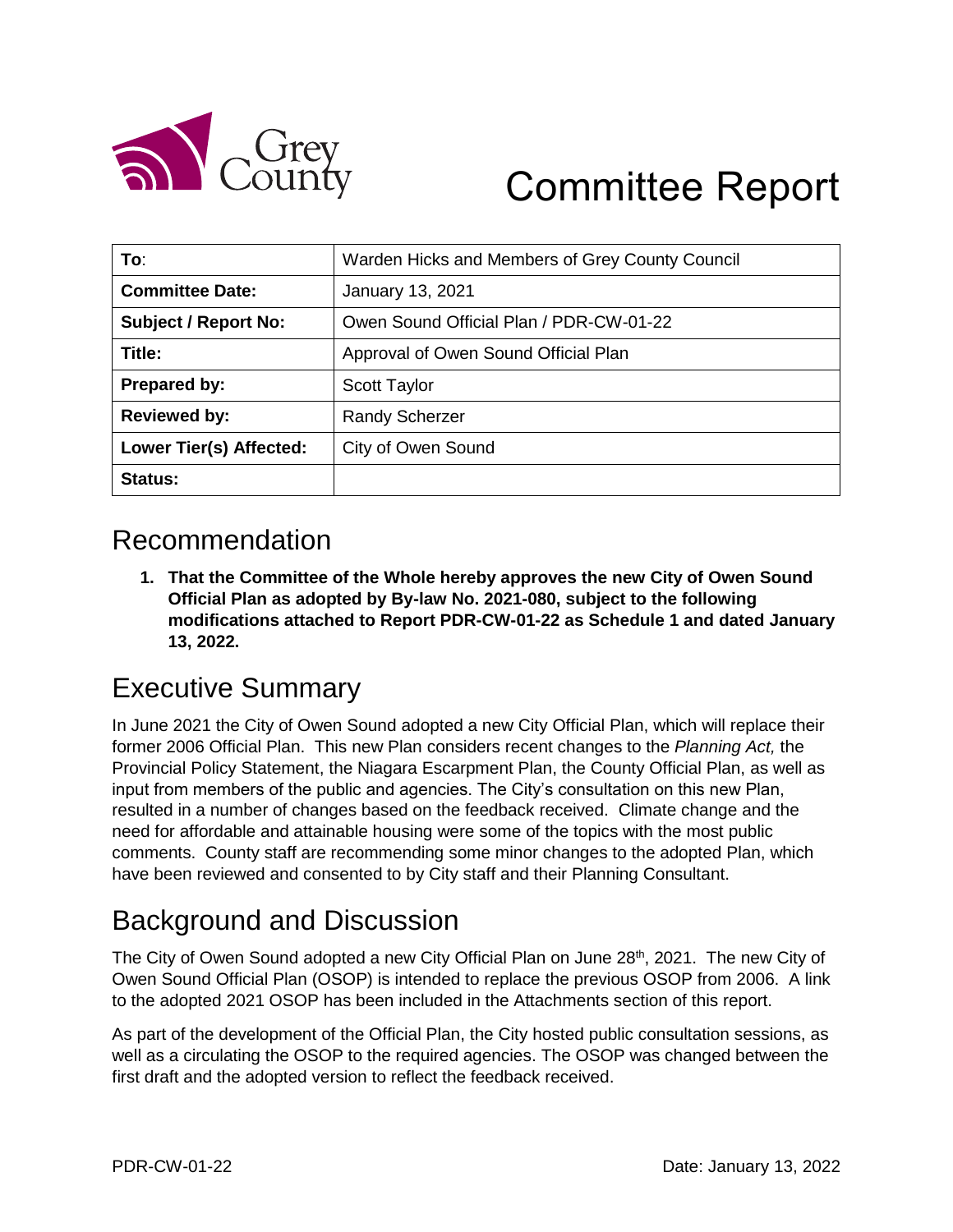The County of Grey is the delegated approval authority for the approval of new City Official Plans. Since adoption in June of 2021, County and City staff have been working together to explore some minor changes to the adopted Plan. Proposed modifications to the Plan are being recommended based on input received, as well as ensuring conformity and consistency with planning legislation and policy. City staff and their consultant were apprised of the County's proposed modifications, in order to provide feedback to the County, prior to drafting this report.

Should the County approve the City Plan, notice would be given to agencies and the public who requested notice, and there would be a 20-day appeal period, as per the provisions of the *Planning Act.* Approval of the Plan would also have the effect of formally repealing the former 2006 OSOP.

# Public and Agency Comments

There were a number of public and agency comments submitted as part of the development of the new OSOP. A summary of those comments can be found in City Staff Report CS-21-027, which is linked to in the Attachments section of this report.

Not surprisingly one of the main areas for public comment was on climate change and sustainability. In response to the public comments, as well as the County's Climate Change Action Plan, the City has committed through their Official Plan to complete a Climate Action Plan.

Another key area of public comment was the need for additional affordable and attainable housing units. The City has made changes to their Plan to align with recent changes to the *Planning Act,* as well as the County's housing strategies.

A fulsome analysis of all comments submitted will not be provided here, as County staff would defer to the City staff report noted above for that analysis. City staff and Council have done a great job of responding to those comments and modifying the Plan accordingly.

## *Analysis of Planning Issues – Legislation, Provincial Policy Statement, and Niagara Escarpment Plan*

Planning Authorities must have regard for matters of Provincial interest, as set out under the *Planning Act* and be consistent with the Provincial Policy Statement (PPS) 2020. Decisions must also conform to the County of Grey Official Plan and any Provincial Plans that are in force and effect.

In the case of the OSOP, the Plan must also not be in conflict with the Niagara Escarpment Plan. Niagara Escarpment Commission staff have provided comments on the OSOP, and County staff would defer to their analysis with respect to conformity to the Niagara Escarpment Plan.

A number of changes to the former City Official Plan have been made to reflect changes to the *Planning Act* related to additional residential units and the removal of bonusing provisions.

Section 2 of the *Planning Act* sets out the matters of Provincial interest which all land use decisions shall have regard for. The matters under this section of the Act cover a broad spectrum of interests, which will not be explored in detail in this report.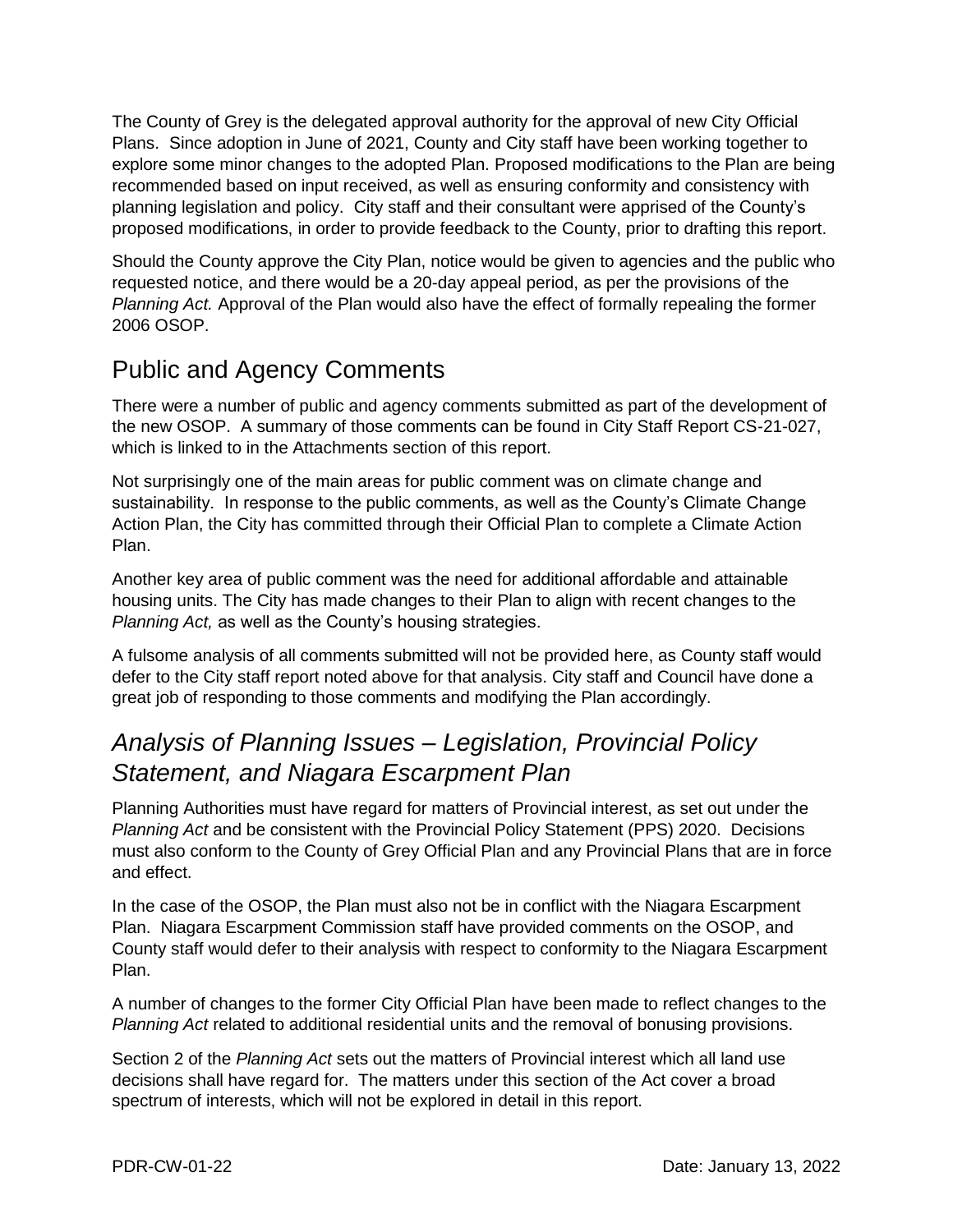Section 1 of the PPS promotes development within settlement areas that can be serviced by municipal water and sewer systems. The City is designated as a Primary Settlement Area, which provides the greatest opportunity for new growth, as it has full municipal services. Section 1 further promotes the efficient use of land, resources and infrastructure, and promotes infill, intensification and the redevelopment of former brownfield sites. The OSOP provides policy that requires all new development to be serviced appropriately, at densities that provide for the efficient use of land and infrastructure.

Section 2.1 of the PPS provides for the protection of significant natural heritage features within the Province. The OSOP contains similar policies and mapping to the County Plan in this regard.

Section 2.6 of the PPS provides for the protection of built and cultural heritage resources. The OSOP includes a policy framework for the protection of said resources including referencing the role of indigenous peoples consultation in the planning process.

Section 3.1 of the PPS speaks to directing land away from areas of natural hazard. The Grey Sauble Conservation Authority (GSCA) has reviewed the policies and mapping, and provided their comments on the OSOP.

Additional changes were made to the City Plan to address the 2020 PPS policies, which had nuanced differences from the former 2014 PPS.

County Planning staff are satisfied that the OSOP, with the proposed modifications in Schedule 1 to this report;

- has regard for matters of Provincial Interest under the *Planning Act*,
- is consistent with the Provincial Policy Statement, and
- conforms to the Niagara Escarpment Plan.

## Analysis of Planning Issues – County Official Plan

The OSOP must conform to the purposes and policies of the County Official Plan; however, the OSOP can also provide more detailed policies than would be provided for in an upper tier plan. The County Plan contains detailed rural and agricultural policies, and as such municipal official plans often focus on providing detailed settlement area policies. In this case, with the City being entirely a Primary Settlement Area, the policy efforts that have gone into this new OSOP focus entirely on growth, heritage, and natural environment protection in the City.

The OSOP successfully implements a number of policies from Recolour Grey, the County Official Plan, as well as supporting other County initiatives such as housing, transportation, and climate change. As noted earlier in this report, there have been key additions to the OSOP to provide some new policies on climate change, and to further adjust the City's housing policies, in order to support new affordable and attainable housing.

A number of the modifications recommended in Schedule 1 to this report are minor in nature. Some reflect clarification of a policy, while others are in relation to recent changes to the *Planning Act*, PPS, or the County Plan. Other changes clarify policies regarding County infrastructure in the City, such as the C.P. Rail Trail. The modifications have been shared in advance with City staff and their consultant who have supported the proposed changes. A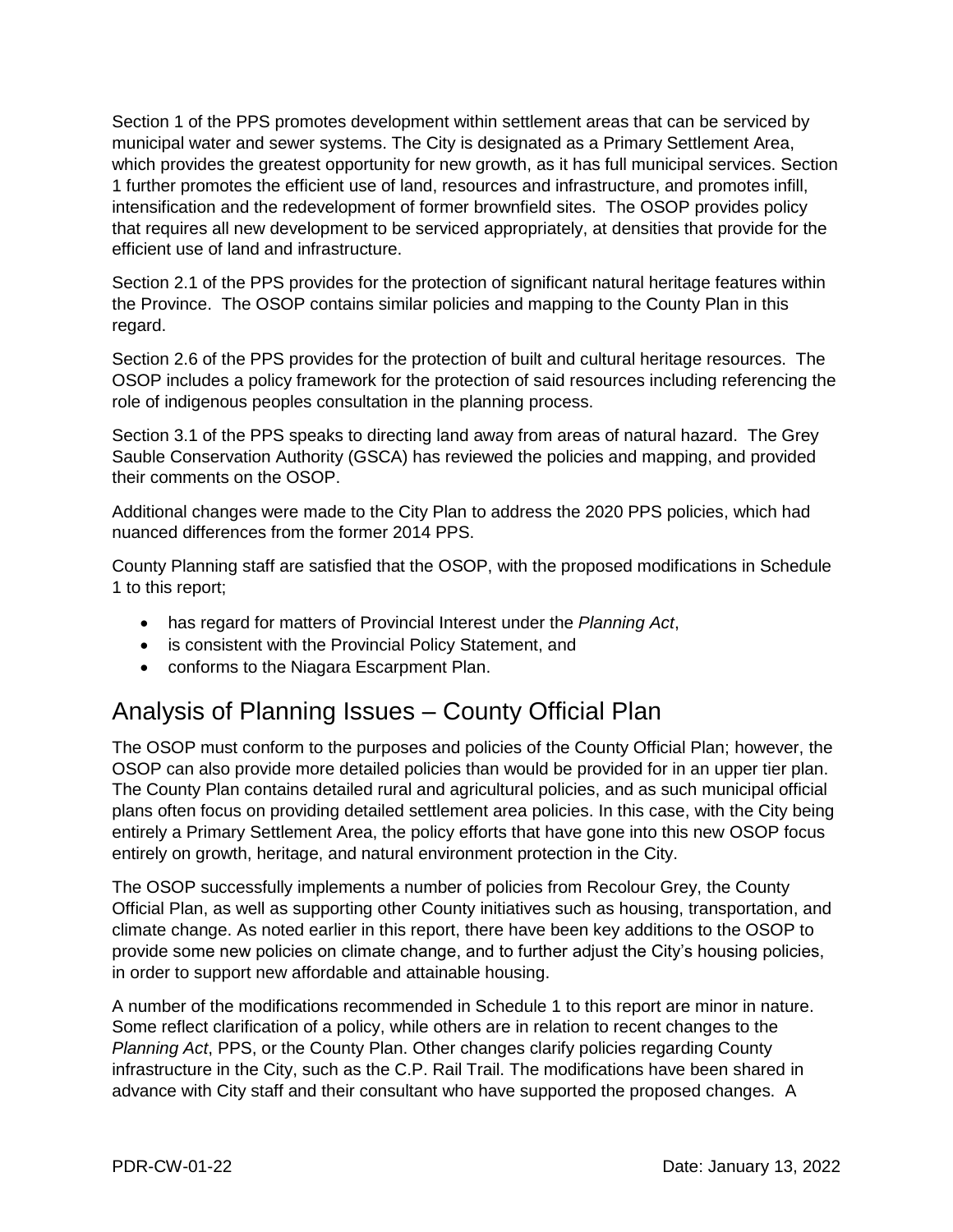number of other potential modifications were simply not needed, as City staff and Council had addressed most of the County comments prior to the adoption of the new OSOP.

Subject to the detailed modifications in Schedule 1 to this report, County staff consider the OSOP to conform to the County of Grey Official Plan.

# Legal and Legislated Requirements

The new Official Plan has been adopted and is now recommended for approval, with modifications, as per the requirements in the *Planning Act.* Should the Plan be approved, County staff will give notice of decision in accordance with the requirements in the *Planning Act.*

# Financial and Resource Implications

At this time there are no expected financial or staffing considerations beyond those normally encountered in processing a new Official Plan. While there is always the possibility that the Plan could be appealed to the Ontario Land Tribunal, County staff are of the opinion that the City has done an excellent job of addressing any concerns and comments that have been brought forward.

# Relevant Consultation

☒ Internal: Economic Development, Transportation Services, Community Transit, Forestry and **Trails** 

☒ External: City of Owen Sound, the Public, and required agencies under the *Planning Act*

### Appendices and Attachments

[Adopted 2021 Owen Sound Official](https://docs.grey.ca/share/public?nodeRef=workspace://SpacesStore/26a25b84-b7aa-4c30-a6fe-0e31aced55dc) Plan

[City Staff Report CS-21-027](https://docs.grey.ca/share/public?nodeRef=workspace://SpacesStore/070b9d45-bd03-495b-8a52-8509b847872e)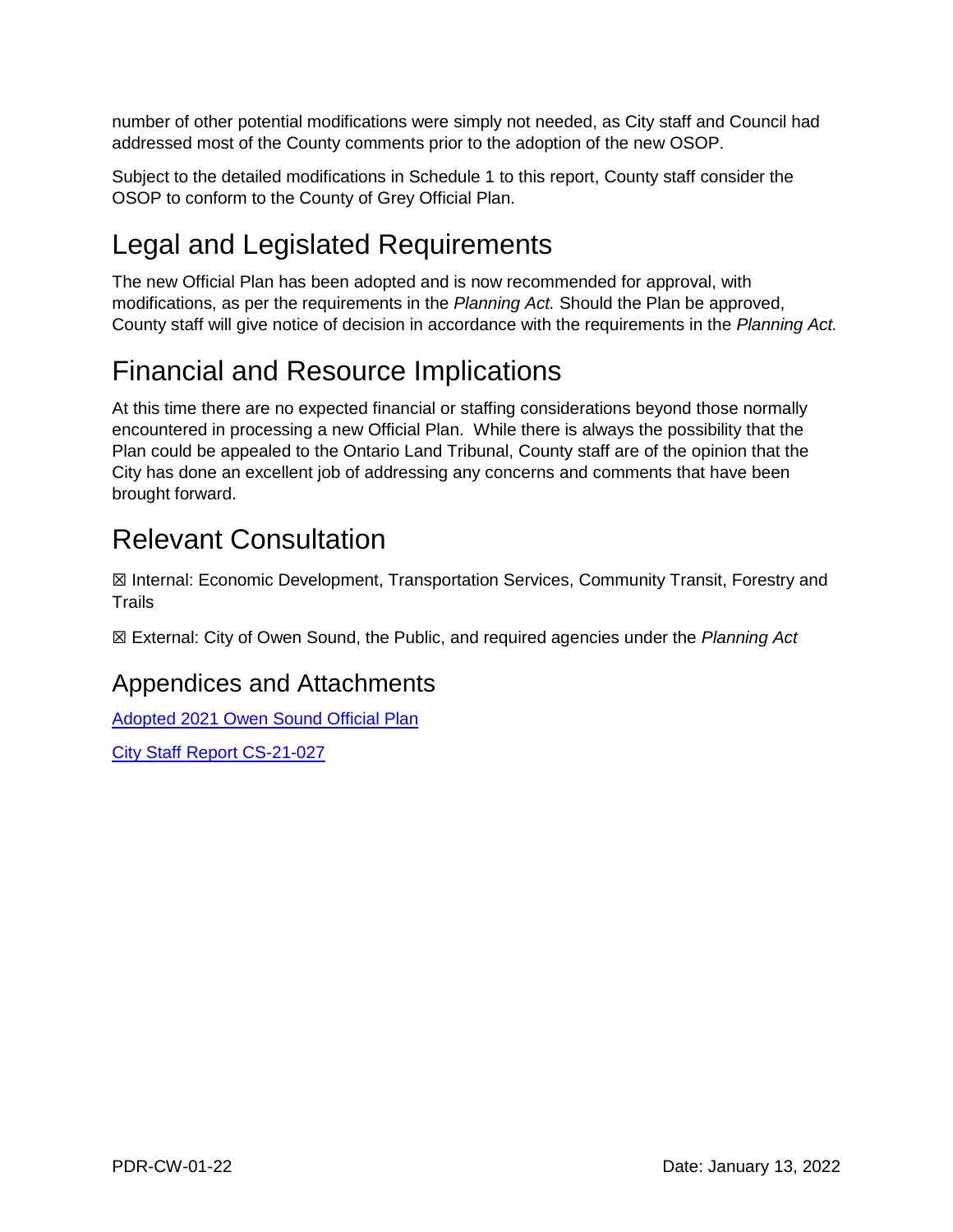Schedule 1: Proposed Modifications to the City of Owen Sound Official Plan

#### **Adopted Policy or Summary Recommended Modification Policy or Principle Basis for the Proposed Modification**

owth Management Strategy (GMS) Update has now t the County Official Plan has not been updated yet, nty's planning horizon is still 2038. This modification to utilize the 25-year planning horizon without another amendment, once the County's Updated ncorporated into the County Plan through County  $\mathsf{endment}$  # 11.

been made to section  $3.1.1(d)$  to align with the Planning Act that permit Additional Residential ooth ancillary buildings and in the primary dwelling.

cation # 2, changes have been made to ensure nology throughout the Plan.

official plan amendment would not be needed to development in the Regional Shopping Centre ided criteria (a) – (d) can be met with a zoning by-

| <b>Modification</b><br><b>Number</b> | <b>Section or</b><br><b>Schedule</b><br><b>Number</b> | <b>Adopted Policy or Summary</b>                                                                                                                                                                                                                                                                                                                                                                         | <b>Recommended Modification</b>                                                                                                                                                                                                                                                                                                                                            | <b>Policy or Princip</b>                                                                                                                              |
|--------------------------------------|-------------------------------------------------------|----------------------------------------------------------------------------------------------------------------------------------------------------------------------------------------------------------------------------------------------------------------------------------------------------------------------------------------------------------------------------------------------------------|----------------------------------------------------------------------------------------------------------------------------------------------------------------------------------------------------------------------------------------------------------------------------------------------------------------------------------------------------------------------------|-------------------------------------------------------------------------------------------------------------------------------------------------------|
|                                      | 1.1(1)                                                | "Provide policies, goals and objectives to guide the<br>development and redevelopment of lands within the City<br>for a period of 25 years."                                                                                                                                                                                                                                                             | Subsection 1.1(1) is hereby deleted and replaced with the<br>following:<br>"Provide policies, goals and objectives to guide the development<br>and redevelopment of lands within the City for a period equal to<br>the planning horizon of the County of Grey Official Plan."                                                                                              | The County's Gro<br>been finished, but<br>as such the Coun<br>will allow the City<br>needing to pass a<br>GMS has been in<br><b>Official Plan Ame</b> |
| $\overline{2}$                       | 3.1.1(d)                                              | "ARUs in a building accessory to a single detached<br>dwelling, semidetached dwelling or row house if the<br>single detached dwelling, semidetached dwelling or row<br>house contains a single residential unit on one lot and<br>subject to the policies of Section 3.1.7.1."                                                                                                                           | Subjection 3.1.1(d) is hereby deleted and replaced with the<br>following:<br>"ARUs in a building ancillary to a single detached dwelling, semi-<br>detached dwelling or row house if the single detached dwelling,<br>semi-detached dwelling or row house contains no more than two<br>residential units on one lot and subject to the policies of Section<br>$3.1.7.1.$ " | <b>Corrections have</b><br>provisions of the<br>Units (ARUs) in b                                                                                     |
| 3                                    | 3.1.7.1(a)                                            | "a. Not more than two accessory dwelling units are<br>permitted in association with an existing legal dwelling<br>unit on a lot and a lot may not contain more than two<br>accessory dwelling units."                                                                                                                                                                                                    | Subsection 3.1.7.1(a) is hereby modified by deleting the word<br>"accessory" and replacing it with the word "ancillary".<br>Subsection 3.1.7.1(a) is hereby further amended by deleting the<br>words "accessory dwelling units" and replacing it with "ARUs".                                                                                                              | Similar to modific<br>consistent termin                                                                                                               |
|                                      | 3.4.1.3                                               | "The Regional Shopping Centre designation may permit<br>residential uses, subject to an Official Plan Amendment<br>and/or Zoning Bylaw Amendment with appropriate<br>studies, to create a well-balanced and integrated, mixed<br>use commercial centre. An application for Residential<br>development shall consider the following:<br>a) Adequate parking for residential and non-<br>residential uses. | Subsection 3.4.1.3 is hereby modified by deleting the words "an<br>Official Plan Amendment and/or" in the first sentence of this<br>section and replacing it with the word "a".                                                                                                                                                                                            | Clarifying that an<br>permit residential<br>designation, provi<br>law amendment.                                                                      |
|                                      |                                                       | b) Appropriate buffering and/or integration of the<br>residential uses and other permitted uses.<br>Analysis of land use compatibility considerations,<br>C)<br>such as noise and traffic.                                                                                                                                                                                                               |                                                                                                                                                                                                                                                                                                                                                                            |                                                                                                                                                       |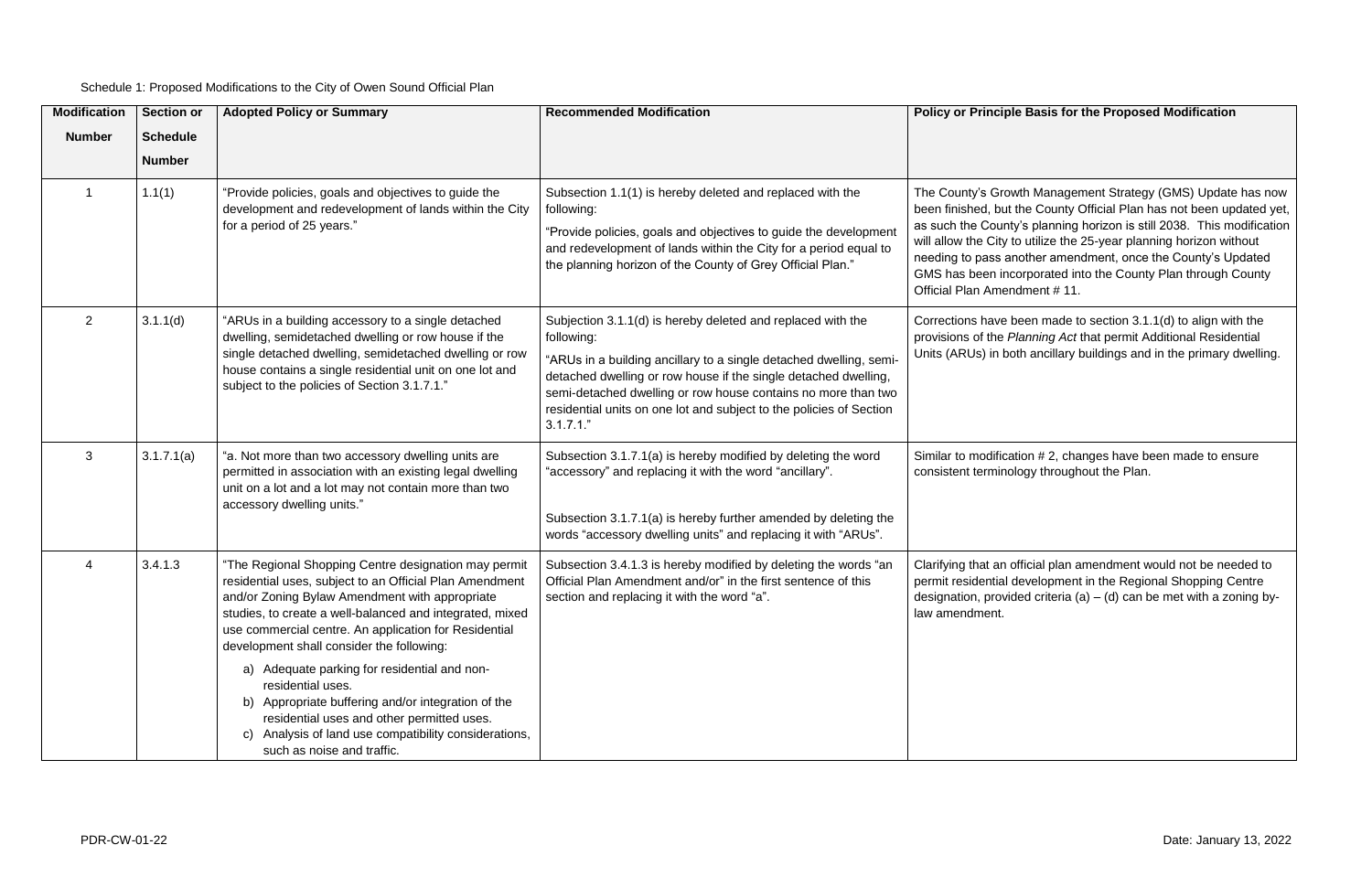s to not permit drive-throughs in the River District policy would have conflicted with Subsection

ally regulated by the zoning by-law, rather than in This proposed modification will offer guidance on rs a parking reduction from the requirements in the he City already considers parking reductions mendment and in other policies of this Plan such as eed for an over-supply of parking can be a barrier to ng and other pedestrian oriented design objectives. ot compel the City to reduce its parking standards, support staff and Council in doing so in appropriate

Avenue East was minor typographical error. The Health and Education District is to be extended to 20<sup>th</sup> Avenue East.

> ne term 'attainable' which is not otherwise defined in rovincial Policy Statement.

| <b>Modification</b><br><b>Number</b> | <b>Section or</b><br><b>Schedule</b><br><b>Number</b> | <b>Adopted Policy or Summary</b>                                                                                                                                                                                                                                                                 | <b>Recommended Modification</b>                                                                                                                                                                                                                                                                                                                                                                                                                                                                            | <b>Policy or Princip</b>                                                                                                                                                                                           |
|--------------------------------------|-------------------------------------------------------|--------------------------------------------------------------------------------------------------------------------------------------------------------------------------------------------------------------------------------------------------------------------------------------------------|------------------------------------------------------------------------------------------------------------------------------------------------------------------------------------------------------------------------------------------------------------------------------------------------------------------------------------------------------------------------------------------------------------------------------------------------------------------------------------------------------------|--------------------------------------------------------------------------------------------------------------------------------------------------------------------------------------------------------------------|
|                                      |                                                       | Implementation of urban design policies, any<br>d)<br>approved urban design guidelines and objectives<br>of this Plan."                                                                                                                                                                          |                                                                                                                                                                                                                                                                                                                                                                                                                                                                                                            |                                                                                                                                                                                                                    |
| 5                                    | 3.2.3.2                                               | "Drive-through and curbside pickup facilities may be<br>permitted on lands designated for commercial use.<br>Drive-through facilities are discouraged in the River<br>District. Provisions to permit and/or regulate drive-<br>through facilities will be implemented in the Zoning By-<br>law." | Subjection 3.2.3.2 is hereby deleted and replaced with the<br>following:<br>"Drive-through and curbside pickup facilities may be permitted on<br>lands designated for commercial use. Drive-through facilities are<br>not permitted in the River District. Provisions to permit and/or<br>regulate drive-through facilities will be implemented in the Zoning<br>By-law."                                                                                                                                  | The City policy is<br>and the adopted<br>$3.3.1.1(j)$ .                                                                                                                                                            |
| 6                                    | 5.1.4.15                                              | A new subsection to be added at the end of the existing<br>Parking section of the City Plan.                                                                                                                                                                                                     | A new subsection 15 is hereby added onto the end of section<br>5.1.4 as follows:<br>"The City may consider reducing the required number of parking<br>spaces needed for development or redevelopment where the<br>following criteria have been justified:<br>a) Demonstration that the proposed use does not require<br>the stated level of parking e.g. affordable housing<br>whereby car ownership would be low, or<br>An agreement has been registered on-title to provide off-<br>b)<br>site parking." | Parking is genera<br>the official plan. 7<br>how one consider<br>zoning by-law. Th<br>through zoning ar<br>3.3.6.1 $(g)$ . The ne<br>affordable housing<br>This policy will no<br>but rather would s<br>scenarios. |
| $\overline{7}$                       | 3.7.4                                                 | Subheading in this section currently reads:<br>"8 <sup>th</sup> Street East from 10 <sup>th</sup> Avenue East to 17 <sup>th</sup> Avenue<br>East"                                                                                                                                                | The reference to "17 <sup>th</sup> Avenue East" with respect to the Health<br>and Education District is hereby deleted and replaced with "20th<br>Avenue East".                                                                                                                                                                                                                                                                                                                                            | Reference to 17th<br><b>Health and Educa</b>                                                                                                                                                                       |
| 8                                    | 3.1.5.5                                               | A new subsection to be added at the end of the existing<br>Attainable & Rental Housing section of the City Plan.                                                                                                                                                                                 | A new subsection 3.1.5.5 is hereby added as follows:<br>"For the purpose of this Official Plan, attainable housing units are<br>those that do not meet the provincial definition for 'affordable'<br>rental rates but whose rental rates are less than the current<br>market rate and attainable to the City's residents and workforce."                                                                                                                                                                   | Clarification on the<br>the Plan or the Pr                                                                                                                                                                         |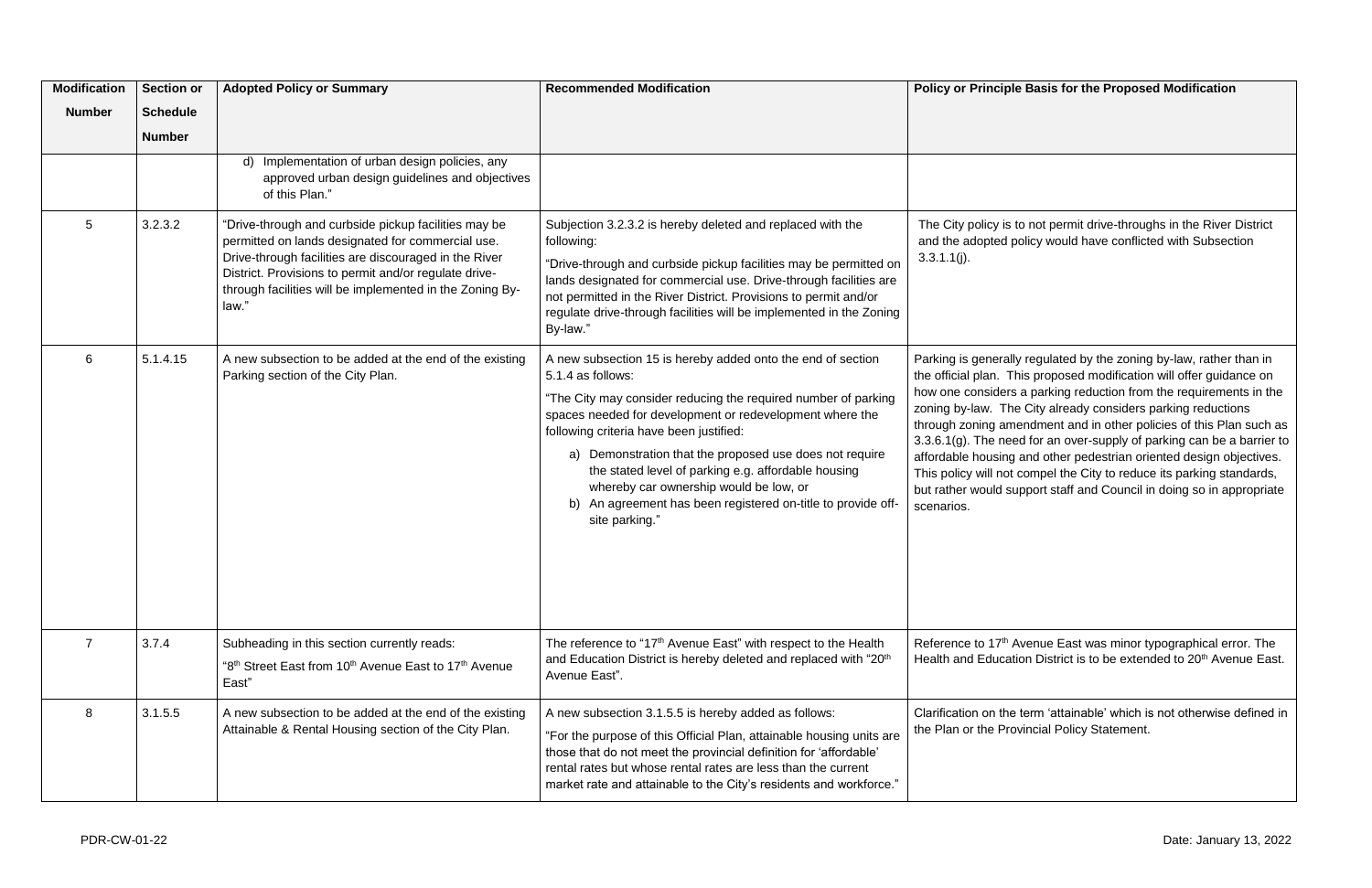| <b>Modification</b><br><b>Number</b> | <b>Section or</b><br><b>Schedule</b><br><b>Number</b> | <b>Adopted Policy or Summary</b>                                                                                                                                                                                                                                                                                                                                                                                         | <b>Recommended Modification</b>                                                                                                                                                                                                                                                                                                                                                                                                                                                                                                                                                                                                                                                                                                                                                                                               | <b>Policy or Princi</b>                                   |
|--------------------------------------|-------------------------------------------------------|--------------------------------------------------------------------------------------------------------------------------------------------------------------------------------------------------------------------------------------------------------------------------------------------------------------------------------------------------------------------------------------------------------------------------|-------------------------------------------------------------------------------------------------------------------------------------------------------------------------------------------------------------------------------------------------------------------------------------------------------------------------------------------------------------------------------------------------------------------------------------------------------------------------------------------------------------------------------------------------------------------------------------------------------------------------------------------------------------------------------------------------------------------------------------------------------------------------------------------------------------------------------|-----------------------------------------------------------|
| 9                                    | Schedule<br>A <sub>1</sub>                            | Clarification of mapping.                                                                                                                                                                                                                                                                                                                                                                                                | Schedule A1 is hereby deleted and replaced by a new Schedule<br>A1 which redesignates lands at the corner of 9th Avenue East<br>and 26th Street East from 'Neighbourhood Commercial' to<br>'Arterial Commercial'.<br>Link to modified Schedule A1                                                                                                                                                                                                                                                                                                                                                                                                                                                                                                                                                                             | A minor change t<br>to Arterial Comm                      |
| 10                                   | 4.2.4.1                                               | "Relocation of the trail network to facilitate development<br>of abutting lands may be permitted without amendment<br>to this Plan provided that the trail remains continuous in<br>a linear fashion with safe road crossings and that the<br>design is consistent with the needs of a variety of trail<br>users. Any potential trail relocation shall require<br>agreements with and approval from the County of Grey." | Section 4.2.4.1 is hereby deleted and replaced with the following:<br>"The County maintains a trail along the former railway corridor<br>that bisects the Sydenham Heights Planning Area. Appropriate<br>setbacks may be required as development occurs within this<br>area. Potential relocation of the trail to facilitate development of<br>abutting lands may be permitted without amendment to this Plan<br>provided the trail remains continuous in a linear fashion with safe<br>road crossings, the design is consistent with the needs of a<br>variety of trail users, and the potential relocation does not conflict<br>with the County's long-term goals and objectives for the former<br>railway corridor. Any potential trail relocation shall require<br>agreements with and approval from the County of Grey." | A minor wording<br>Official Plan, whi<br>C.P. Rail Trail. |
| 11                                   | 7.4.7.2                                               | "Access for snowmobiles or other motorized recreational<br>vehicles will be limited to specific routes."                                                                                                                                                                                                                                                                                                                 | Section 7.4.7.2 is hereby deleted and replaced with the following:<br>"Access for snowmobiles or other motorized recreational vehicles<br>will be limited to specific routes, as per City by-laws, legislation,<br>and/or agreements with trail owners."                                                                                                                                                                                                                                                                                                                                                                                                                                                                                                                                                                      | The County does<br>C.P. Rail Trail in                     |
| 12                                   | 7.4.7.3                                               | "The City supports maintaining and improving<br>abandoned rail corridors for trail and recreational uses<br>and will collaborate with the County on the potential<br>transition of a rail corridor to a trail or recreational use."                                                                                                                                                                                      | Section 7.4.7.3 is hereby deleted and replaced with the following:<br>"The City supports maintaining and improving abandoned rail<br>corridors for trail and recreational uses and will continue to<br>collaborate with the County on using the rail corridor as a trail or<br>recreational use in accordance with the County's long-term goals<br>and objectives for the former railway corridor."                                                                                                                                                                                                                                                                                                                                                                                                                           | Similar to modific<br>County's long-ter                   |
| 13                                   | 4.2.7.2                                               | "Phase 1 development is projected to accommodate up<br>to 1,350 units providing a range and mix of unit types in<br>support of the overall planned density target, excluding<br>any infill, intensification or redevelopment. The City will                                                                                                                                                                              | Section 4.2.7.2 is hereby modified by deleting the phrase "up to<br>1,350 units providing".                                                                                                                                                                                                                                                                                                                                                                                                                                                                                                                                                                                                                                                                                                                                   | A minor revision<br>Sydenham Heigh                        |

#### **Philip Basis for the Proposed Modification**

to lands to shift the existing commercial designation ercial.

change, similar to what was in the former City ich also reflects the County's long-term goals for the

s not currently permit ATVs on those sections of the the City.

cation #10, a minor modification to reflect the rm plans for the C.R. Rail Trail.

to the unit totals, should plans change for hts Phase 1.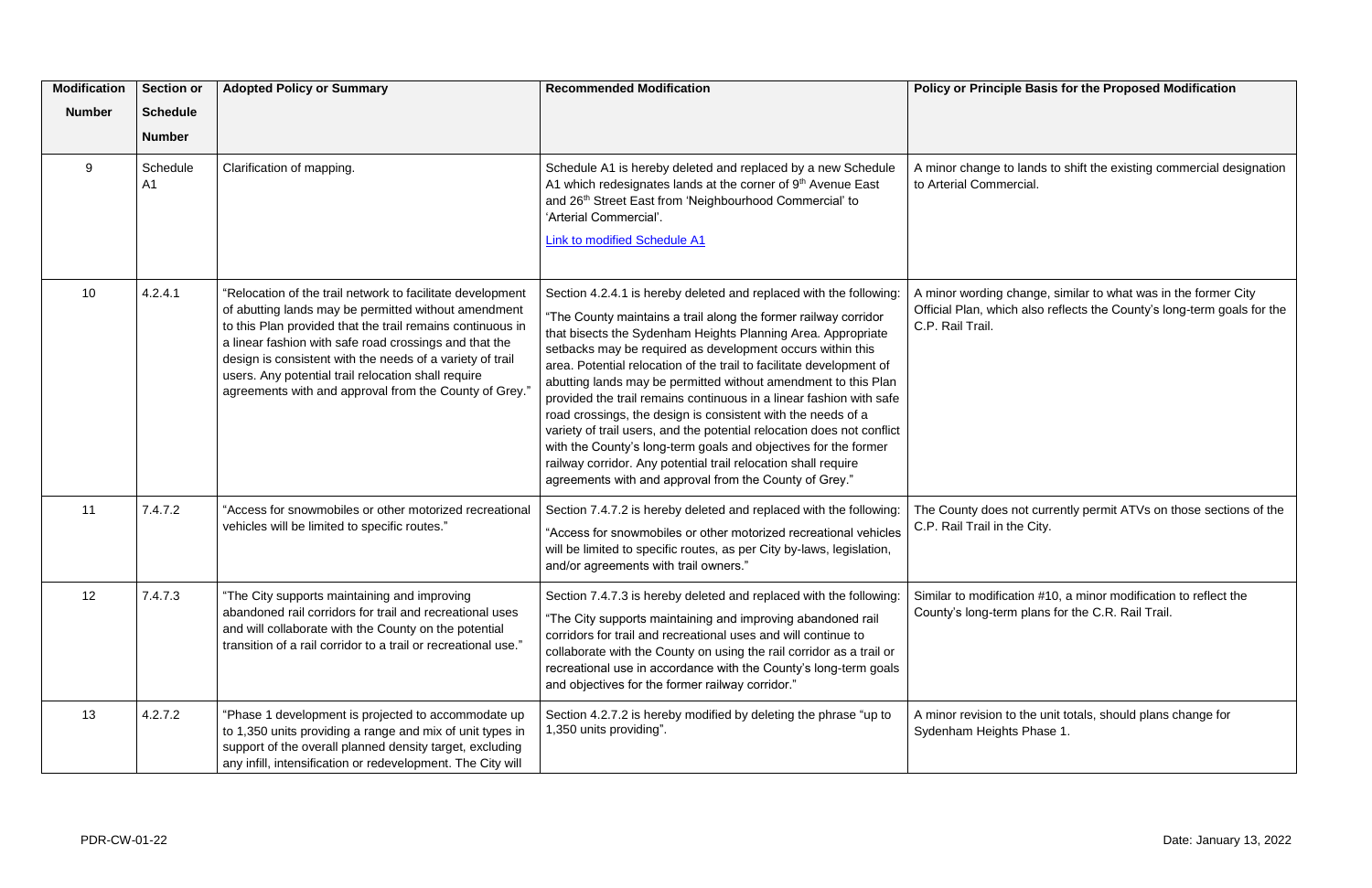2026 relates back to the former County Official a planning horizon of 2026, which then had growth o that date. Given the changes in the County's and the City's population projections, the reference d a horizon of 2026 may simply no longer be valid. of this section remains intact i.e. development in t occur until phase 1 is substantially constructed.

he Plan needed to be updated based on the es to section 37 of the Planning Act regarding

he Plan needed to be updated based on the es to section 37 of the *Planning Act* regarding

he Plan needed to be updated based on the es to section 37 of the *Planning Act* regarding

he Plan needed to be updated based on the es to section 37 of the *Planning Act* regarding

| <b>Modification</b><br><b>Number</b> | <b>Section or</b><br><b>Schedule</b> | <b>Adopted Policy or Summary</b>                                                                                                                                                                                                                                                                                                                                                                                                                                                                                                                                                                                                                                                                                                             | <b>Recommended Modification</b>                                                                                                                                                                                                                                                                                                                        | <b>Policy or Princip</b>                                                                                                                        |
|--------------------------------------|--------------------------------------|----------------------------------------------------------------------------------------------------------------------------------------------------------------------------------------------------------------------------------------------------------------------------------------------------------------------------------------------------------------------------------------------------------------------------------------------------------------------------------------------------------------------------------------------------------------------------------------------------------------------------------------------------------------------------------------------------------------------------------------------|--------------------------------------------------------------------------------------------------------------------------------------------------------------------------------------------------------------------------------------------------------------------------------------------------------------------------------------------------------|-------------------------------------------------------------------------------------------------------------------------------------------------|
|                                      | <b>Number</b>                        |                                                                                                                                                                                                                                                                                                                                                                                                                                                                                                                                                                                                                                                                                                                                              |                                                                                                                                                                                                                                                                                                                                                        |                                                                                                                                                 |
|                                      |                                      | monitor the unit numbers and density target through the<br>development approvals process."                                                                                                                                                                                                                                                                                                                                                                                                                                                                                                                                                                                                                                                   |                                                                                                                                                                                                                                                                                                                                                        |                                                                                                                                                 |
| 14                                   | 4.2.7.3                              | "Development beyond 1,350 units in Phase 1 before<br>2026 will be subject to further assessment and approval<br>in accordance with the projected growth needs, to the<br>satisfaction of the City. No development will be permitted<br>beyond Phase 1 as shown on Schedule 'A2' until<br>development in Phase 1 is substantially complete, there<br>is justification for additional development and the<br>necessary water and wastewater infrastructure<br>construction has proceeded such that Phase 2 can be<br>adequately serviced. No amendment will be required to<br>the plan for additional growth beyond Phase 1 provided<br>the development is within the servicing capacity and the<br>above-noted criteria have been satisfied." | Section 4.2.7.3 is hereby modified by deleting the first sentence<br>of this subsection. The deleted first sentence previously read as<br>follows:<br>"Development beyond 1,350 units in Phase 1 before 2026 will be<br>subject to further assessment and approval in accordance with<br>the projected growth needs, to the satisfaction of the City." | The reference to<br>Plan, which had a<br>projections tied to<br>planning horizon<br>to 1,350 units and<br>The key portion o<br>phase 2 does not |
| 15                                   | 4.3.2.3                              | "Where a development within the West Harbour<br>Planning Area is proposed and a parkland dedication<br>exceeding the requirements of Section 9.7.4 of this Plan<br>is agreed upon, the City may provide that Section 9.1.5<br>of this Plan respecting a by-law for increased density<br>applies subject to the requirements of the Planning Act.<br>It is acknowledged that the City has entered into a lease<br>agreement with Transport Canada for the East and West<br>waterfront lands."                                                                                                                                                                                                                                                 | Subsection 4.3.2.3 is hereby deleted.                                                                                                                                                                                                                                                                                                                  | This section of th<br>provincial change<br>bonusing.                                                                                            |
| 16                                   | 7.1.2.8(f)                           | "Using the provisions of Section 37 of the Planning Act in<br>order to maintain the integrity of identified built heritage<br>resources;"                                                                                                                                                                                                                                                                                                                                                                                                                                                                                                                                                                                                    | Subsection 7.1.2.8(f) is hereby deleted, and the remaining<br>subsections are re-lettered accordingly.                                                                                                                                                                                                                                                 | This section of th<br>provincial change<br>bonusing.                                                                                            |
| 17                                   | 7.4.2.4(g)                           | "g. Bonusing."                                                                                                                                                                                                                                                                                                                                                                                                                                                                                                                                                                                                                                                                                                                               | Subsection 7.4.2.4(g) is hereby deleted, and the "; and" in<br>subsection (f) is hereby deleted and replaced with a ".", based on<br>it being the end of this subsection.                                                                                                                                                                              | This section of th<br>provincial change<br>bonusing.                                                                                            |
| 18                                   | 9.1.5                                | 9.1.5 Bonus Zoning - entire section to be deleted.                                                                                                                                                                                                                                                                                                                                                                                                                                                                                                                                                                                                                                                                                           | Section 9.1.5 is hereby deleted, and the remaining sections are<br>re-numbered accordingly.                                                                                                                                                                                                                                                            | This section of th<br>provincial change<br>bonusing.                                                                                            |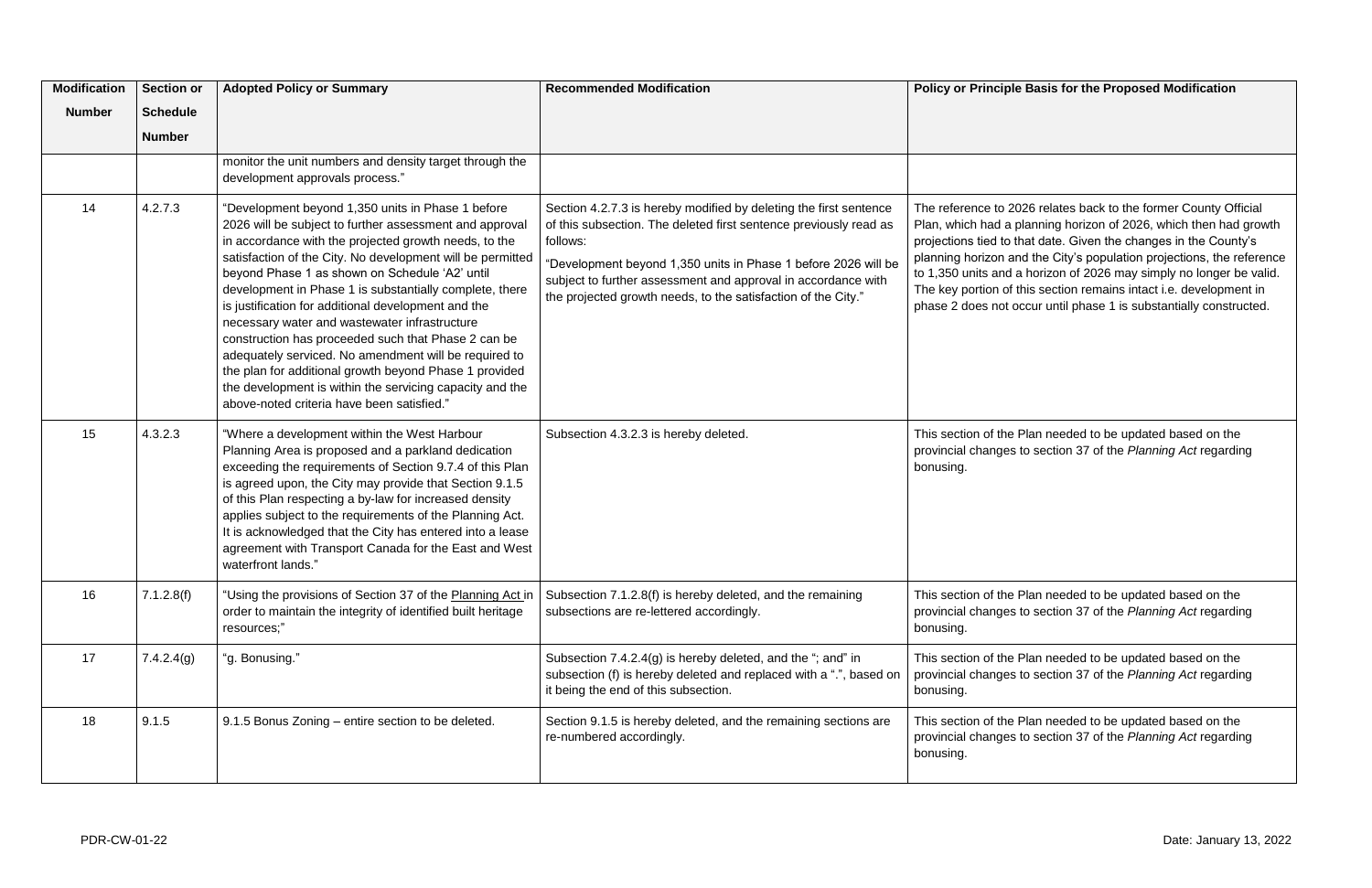| <b>Modification</b><br><b>Number</b> | <b>Section or</b><br><b>Schedule</b><br><b>Number</b> | <b>Adopted Policy or Summary</b>                                                                                                                                                                                                                                                                                                                                                                                                                                                                                                                                                                                                                                                                                                                                                   | <b>Recommended Modification</b>                                                                                                                                                                                                                                                                                                                                                                                                                                                                                                                                                                                                      | <b>Policy or Princip</b>                                                         |
|--------------------------------------|-------------------------------------------------------|------------------------------------------------------------------------------------------------------------------------------------------------------------------------------------------------------------------------------------------------------------------------------------------------------------------------------------------------------------------------------------------------------------------------------------------------------------------------------------------------------------------------------------------------------------------------------------------------------------------------------------------------------------------------------------------------------------------------------------------------------------------------------------|--------------------------------------------------------------------------------------------------------------------------------------------------------------------------------------------------------------------------------------------------------------------------------------------------------------------------------------------------------------------------------------------------------------------------------------------------------------------------------------------------------------------------------------------------------------------------------------------------------------------------------------|----------------------------------------------------------------------------------|
| 19                                   | 4.4.1.3                                               | "In areas designated Waterfront Mixed Use "A" on<br>Schedule 'A4'; residential, neighbourhood commercial<br>and institutional uses shall be permitted in accordance<br>with Section 3.8 of this Plan. Development in an<br>integrated manner is encouraged providing a wide array<br>of commercial, residential and institutional uses and<br>purposes with intensification over time. Commercial<br>development can serve the needs of the neighbourhood<br>and the City, however the mixed land use designation is<br>not primarily intended for commercial development. This<br>designation strongly encourages medium and high-<br>density residential uses."                                                                                                                  | Section 4.4.1.3 is hereby deleted and replaced with the following:<br>"In areas designated Waterfront Mixed Use "A" on Schedule 'A4';<br>residential, neighbourhood commercial and institutional uses<br>shall be permitted in accordance with Section 3.8 of this Plan.<br>Development and intensification in an integrated manner is<br>encouraged with the vision of medium and high density<br>residential uses as the primary uses. Commercial and<br>institutional uses are permitted as secondary uses to support the<br>residential uses. This designation strongly encourages medium<br>and high-density residential uses." | Minor wording ch                                                                 |
| 20                                   | 6.1.1.3                                               | "Enhance and expand the natural heritage system<br>outlined on Schedule 'A' - Land Use by designating and<br>protecting significant components and natural linkages<br>with other green spaces."                                                                                                                                                                                                                                                                                                                                                                                                                                                                                                                                                                                   | Subsection 6.1.1.3 is hereby modified by adding the following<br>clause after the end of the existing subsection.<br>"Linkages are mapped in the County Official Plan. Policies for<br>these linkages shall defer to the County Plan, unless otherwise<br>defined by the City."                                                                                                                                                                                                                                                                                                                                                      | A modification to<br>which are mappe                                             |
| 21                                   | 6.1.3.3                                               | "Develop a City Tree By-law that regulates the<br>destruction, injuring or removal of trees in hazard lands,<br>rights of way, public lands and significant woodlots in<br>accordance with the County of Grey Forest Management<br>By-law."                                                                                                                                                                                                                                                                                                                                                                                                                                                                                                                                        | Subsection 6.1.3.3 is hereby deleted and replaced with the<br>following:<br>"Develop a City Tree By-law that regulates the destruction,<br>injuring or removal of trees in hazard lands, rights of way, public<br>lands and significant woodlots."                                                                                                                                                                                                                                                                                                                                                                                   | Should the City d<br>be 'in accordance<br>which only regula<br>'complimentary to |
| 22                                   | 6.1.10                                                | "6.1.10.5 Alternative energy systems and renewable<br>energy systems shall locate in accordance with<br>provincial and federal requirements. Within the area of<br>Niagara Escarpment Development Control, a<br>Development Permit is required for any proposed<br>alternative energy systems and renewable energy<br>systems. These systems shall be designed and<br>constructed to minimize impacts on surrounding land<br>uses. Proponents are encouraged to undertake sufficient<br>public notice and consultation to ensure members of the<br>community and the City have sufficient opportunity to<br>provide comment on the proposed facilities to the<br>proponent and/or approval authority. The City will review<br>proposals for such systems to assess impacts on City | Subsection 6.1.10.5 is hereby deleted in its entirety.                                                                                                                                                                                                                                                                                                                                                                                                                                                                                                                                                                               | Deletion of this su<br>Act.                                                      |

#### **Philip Basis for the Proposed Modification**

hanges to add additional clarity to this section.

 $\alpha$  note that there are existing linkages in the City ed in the County Plan.

develop a City Tree By-law, it would not necessarily e with' the County Forest Management By-law, ates forests. Instead, the City's by-law would be to' the County's by-law.

subsection based on the repeal of the Green Energy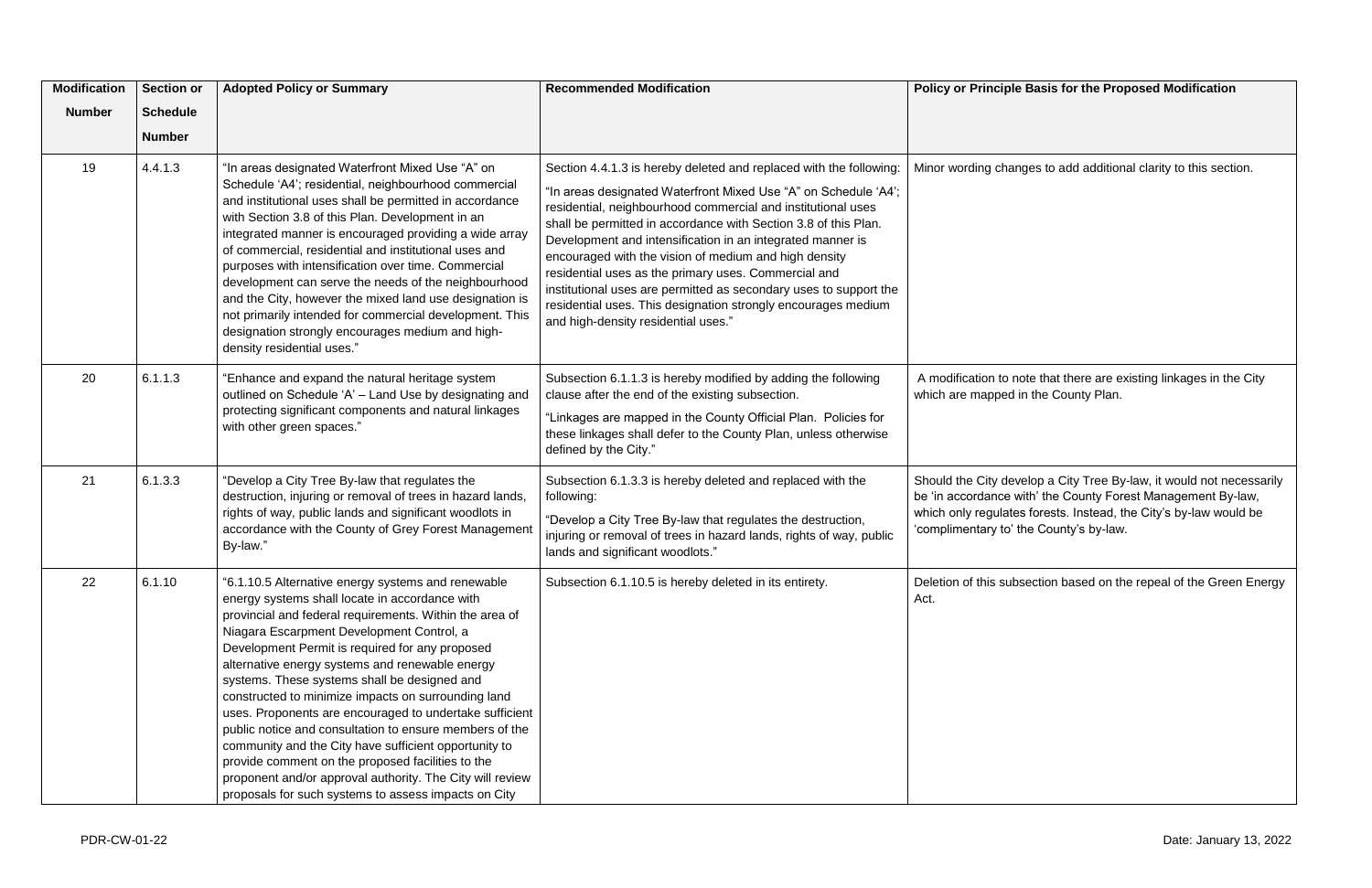inges to this section to reflect the fact that there are ellhead Protection Areas in the City.

| <b>Modification</b> | <b>Section or</b>      | <b>Adopted Policy or Summary</b>                                                                                                                                                                                                                                                                                                                                                                                                                                                                                                                                                                                                                                                                                                                                                                                                                                                                                                                                                                                                                                                                                                                                                                                                                                                                                                                                                                                                                                                                                                                                                                                                         | <b>Recommended Modification</b>                                                                                                                                                                                                                                                                                                                                                                                                                                                                                                                                                                                                                                                                                                                                                                                                                                                                                                                                                                                                                                                                                                                                                                                                                                                                                                                                                                                                                                                                                                                                                                                                                                                                                                       | <b>Policy or Princi</b>            |
|---------------------|------------------------|------------------------------------------------------------------------------------------------------------------------------------------------------------------------------------------------------------------------------------------------------------------------------------------------------------------------------------------------------------------------------------------------------------------------------------------------------------------------------------------------------------------------------------------------------------------------------------------------------------------------------------------------------------------------------------------------------------------------------------------------------------------------------------------------------------------------------------------------------------------------------------------------------------------------------------------------------------------------------------------------------------------------------------------------------------------------------------------------------------------------------------------------------------------------------------------------------------------------------------------------------------------------------------------------------------------------------------------------------------------------------------------------------------------------------------------------------------------------------------------------------------------------------------------------------------------------------------------------------------------------------------------|---------------------------------------------------------------------------------------------------------------------------------------------------------------------------------------------------------------------------------------------------------------------------------------------------------------------------------------------------------------------------------------------------------------------------------------------------------------------------------------------------------------------------------------------------------------------------------------------------------------------------------------------------------------------------------------------------------------------------------------------------------------------------------------------------------------------------------------------------------------------------------------------------------------------------------------------------------------------------------------------------------------------------------------------------------------------------------------------------------------------------------------------------------------------------------------------------------------------------------------------------------------------------------------------------------------------------------------------------------------------------------------------------------------------------------------------------------------------------------------------------------------------------------------------------------------------------------------------------------------------------------------------------------------------------------------------------------------------------------------|------------------------------------|
| <b>Number</b>       | <b>Schedule</b>        |                                                                                                                                                                                                                                                                                                                                                                                                                                                                                                                                                                                                                                                                                                                                                                                                                                                                                                                                                                                                                                                                                                                                                                                                                                                                                                                                                                                                                                                                                                                                                                                                                                          |                                                                                                                                                                                                                                                                                                                                                                                                                                                                                                                                                                                                                                                                                                                                                                                                                                                                                                                                                                                                                                                                                                                                                                                                                                                                                                                                                                                                                                                                                                                                                                                                                                                                                                                                       |                                    |
|                     | <b>Number</b>          |                                                                                                                                                                                                                                                                                                                                                                                                                                                                                                                                                                                                                                                                                                                                                                                                                                                                                                                                                                                                                                                                                                                                                                                                                                                                                                                                                                                                                                                                                                                                                                                                                                          |                                                                                                                                                                                                                                                                                                                                                                                                                                                                                                                                                                                                                                                                                                                                                                                                                                                                                                                                                                                                                                                                                                                                                                                                                                                                                                                                                                                                                                                                                                                                                                                                                                                                                                                                       |                                    |
|                     |                        |                                                                                                                                                                                                                                                                                                                                                                                                                                                                                                                                                                                                                                                                                                                                                                                                                                                                                                                                                                                                                                                                                                                                                                                                                                                                                                                                                                                                                                                                                                                                                                                                                                          |                                                                                                                                                                                                                                                                                                                                                                                                                                                                                                                                                                                                                                                                                                                                                                                                                                                                                                                                                                                                                                                                                                                                                                                                                                                                                                                                                                                                                                                                                                                                                                                                                                                                                                                                       |                                    |
|                     |                        | policies of this Plan."                                                                                                                                                                                                                                                                                                                                                                                                                                                                                                                                                                                                                                                                                                                                                                                                                                                                                                                                                                                                                                                                                                                                                                                                                                                                                                                                                                                                                                                                                                                                                                                                                  |                                                                                                                                                                                                                                                                                                                                                                                                                                                                                                                                                                                                                                                                                                                                                                                                                                                                                                                                                                                                                                                                                                                                                                                                                                                                                                                                                                                                                                                                                                                                                                                                                                                                                                                                       |                                    |
| 23                  | 6.1.12 and<br>6.1.12.1 | services and infrastructure and in consideration of other<br>"The Clean Water Act, 2006, was created to ensure the<br>quality and quantity of municipal drinking water supplies<br>are protected from contamination and other adverse<br>effects due to incompatible land uses and activities. As<br>required by the Clean Water Act, all municipal decisions,<br>including those made under the Planning Act and<br>Condominium Act, will conform to the significant drinking<br>water threat policies found in the Grey Sauble Source<br>Protection Plan-that was approved by the MECP on<br>October 16, 2015.<br>The following policies acknowledge and protect<br>municipal drinking water sources:<br>a. Municipal Wellhead Protection Areas (WHPAs),<br>and Municipal Intake Protection Zones (IPZs) as<br>identified through the Drinking Water Source<br>Protection (DWSP) program are shown in the<br>County Official Plan and shall be considered a<br>special protection area within which the<br>requirements of Section 6.1.12b must be fulfilled<br>prior to new development or redevelopment in<br>these areas.<br>b. A Municipal WHPA or Municipal IPZ boundary<br>may be modified by Amendment to the County<br>Official Plan where the geographic extent of the<br>Municipal WHPA or Municipal IPZ is modified<br>through further study or where the use of a<br>municipal well is to be discontinued. Further it is<br>acknowledged that these boundaries may be<br>subject to change or refinement as part of the<br>DWSP process. The City will endeavor to work<br>with the County to keep the information current | Sections 6.1.12 and 6.1.12.1 are hereby deleted and placed by<br>the following:<br>"The City shall require that all decisions, including those made<br>under the Planning Act and Condominium Act, conform to the<br>significant drinking water threat policies found in the Grey Sauble<br>Source Protection Plan approved by the MECP on October 16,<br>2015, as may be amended.<br>The following policies acknowledge and protect municipal<br>drinking water sources:<br>a. Municipal Intake Protection Zones (IPZs) as identified<br>through the Drinking Water Source Protection (DWSP)<br>program are shown in the County Official Plan and shall<br>be considered a special protection area within which the<br>requirements of Section 6.1.12b must be fulfilled prior to<br>new development or redevelopment in these areas.<br>Municipal IPZ boundaries may be modified by<br>b.<br>Amendment to the County Official Plan where the<br>geographic extent of the Municipal IPZ is modified<br>through further study. Further it is acknowledged that<br>these boundaries may be subject to change or refinement<br>as part of the DWSP process. The City will endeavor to<br>work with the County to keep the information current and<br>will consult with DWSP staff on an application, or site-<br>specific basis, where required. Establishment of a new<br>Municipal IPZ shall be subject to an amendment<br>concurrently with the Class Environmental Assessment<br>process.<br>Any Planning Act applications proposed within IPZs are<br>a.<br>subject to a review by the City and the City's Risk<br>Management Official to assess the risks of such uses to<br>potentially contaminate groundwater or surface water | Some minor char<br>no Municipal We |
|                     |                        | and will consult with DWSP staff on an<br>application, or site-specific basis, where<br>required. Establishment of a new Municipal<br>WHPA or Municipal IPZ shall be subject to an                                                                                                                                                                                                                                                                                                                                                                                                                                                                                                                                                                                                                                                                                                                                                                                                                                                                                                                                                                                                                                                                                                                                                                                                                                                                                                                                                                                                                                                       | and, based on this assessment, to determine whether or<br>not a Hydrogeological Study or Environmental Impact<br>Study is required to the satisfaction of the City and the                                                                                                                                                                                                                                                                                                                                                                                                                                                                                                                                                                                                                                                                                                                                                                                                                                                                                                                                                                                                                                                                                                                                                                                                                                                                                                                                                                                                                                                                                                                                                            |                                    |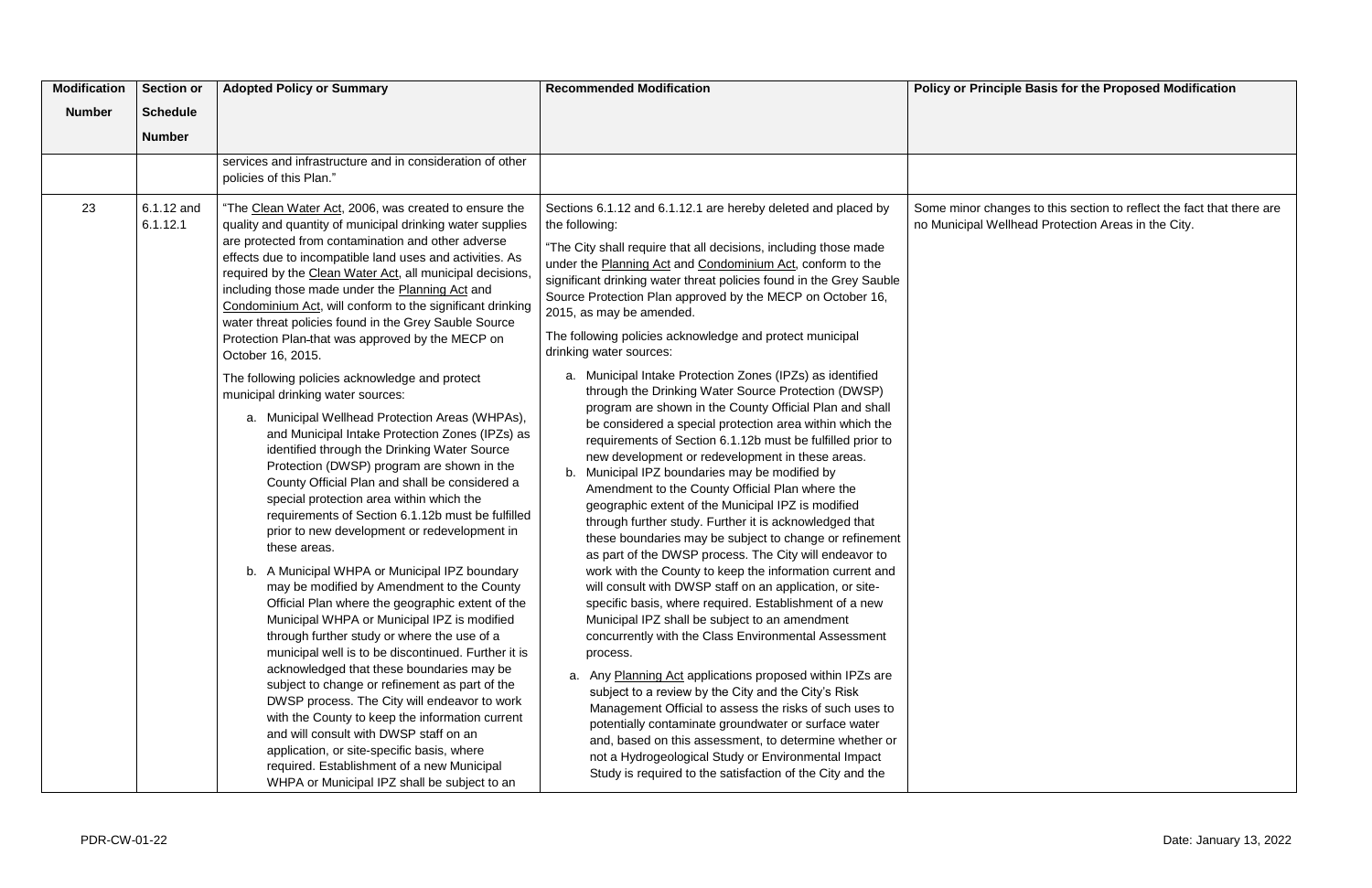| <b>Modification</b> | <b>Section or</b>      | <b>Adopted Policy or Summary</b>                                                                                                                                                                                                                                                                                                                                                                                                                                                                                                                                                                                                                                                                                                                                                                                                                                                                                                                            | <b>Recommended Modification</b>                                                                                                                                                                                                                                                                                                                                                                                                                                                                                                                                                                                                                                                                                                                                          | <b>Policy or Princi</b>                               |
|---------------------|------------------------|-------------------------------------------------------------------------------------------------------------------------------------------------------------------------------------------------------------------------------------------------------------------------------------------------------------------------------------------------------------------------------------------------------------------------------------------------------------------------------------------------------------------------------------------------------------------------------------------------------------------------------------------------------------------------------------------------------------------------------------------------------------------------------------------------------------------------------------------------------------------------------------------------------------------------------------------------------------|--------------------------------------------------------------------------------------------------------------------------------------------------------------------------------------------------------------------------------------------------------------------------------------------------------------------------------------------------------------------------------------------------------------------------------------------------------------------------------------------------------------------------------------------------------------------------------------------------------------------------------------------------------------------------------------------------------------------------------------------------------------------------|-------------------------------------------------------|
| <b>Number</b>       | <b>Schedule</b>        |                                                                                                                                                                                                                                                                                                                                                                                                                                                                                                                                                                                                                                                                                                                                                                                                                                                                                                                                                             |                                                                                                                                                                                                                                                                                                                                                                                                                                                                                                                                                                                                                                                                                                                                                                          |                                                       |
|                     | <b>Number</b>          |                                                                                                                                                                                                                                                                                                                                                                                                                                                                                                                                                                                                                                                                                                                                                                                                                                                                                                                                                             |                                                                                                                                                                                                                                                                                                                                                                                                                                                                                                                                                                                                                                                                                                                                                                          |                                                       |
|                     |                        | amendment concurrently with the Class<br>Environmental Assessment process.<br>Any Planning Act applications proposed within<br>C.<br>the Municipal WHPAs or Municipal IPZs are<br>subject to a review by the City and the City's<br>Risk Management Official to assess the risks of<br>such uses to potentially contaminate<br>groundwater or surface water and, based on this<br>assessment, to determine whether or not a<br>Hydrogeological Study or Environmental Impact<br>Study is required to the satisfaction of the City<br>and the City's Risk Management Official. A<br>Hydrogeological Study or Environment Impact<br>Study must be completed by qualified<br>individuals.<br>Where an Environmental Impact Study or<br>Hydrogeological Study is required to identify any impacts<br>or mitigation measures on the Municipal WHPAs or<br>Municipal IPZs; such studies will be scoped based on<br>the nature of the development being proposed." | City's Risk Management Official. A Hydrogeological<br>Study must be completed by qualified individuals.<br>Where a Hydrogeological Study is required to identify any<br>impacts or mitigation measures on Municipal IPZs; the study will<br>be scoped based on the nature of the development being<br>proposed."                                                                                                                                                                                                                                                                                                                                                                                                                                                         |                                                       |
| 24                  | 9.9.1.1 and<br>9.9.1.2 | 9.9.1.1<br>"The City shall monitor and review this Plan in<br>accordance with the requirements of the Planning Act<br>including but not limited to a review every five years. The<br>City may review any other master plans or studies in<br>coordination with the review of the Official Plan."<br>9.9.1.2<br>"The ten-year review of this Plan shall meet the public<br>meeting requirements of the Planning Act and be held by<br>City Council or a designated Committee of Council."                                                                                                                                                                                                                                                                                                                                                                                                                                                                    | Subsections 9.9.1.1 and 9.9.1.2 of the Plan are hereby deleted<br>and replaced by the following:<br>9.9.1.1<br>"The City shall monitor and review this Plan in accordance with<br>the requirements of the Planning Act. An initial review will be<br>completed 10 years into the Plan, with subsequent reviews every<br>five years thereafter. The City may choose to review the Plan<br>more frequently than the requirements of the Planning Act. The<br>City may review any other master plans or studies in<br>coordination with the review of the Official Plan."<br>9.9.1.2<br>"The five and ten-year reviews of this Plan shall meet the public<br>meeting requirements of the Planning Act and be held by City<br>Council or a designated Committee of Council." | As per section 26<br>reviewed within 1<br>thereafter. |

As per section 26(1.1) of the Planning Act, an official plan shall be reviewed within 10 years after it comes into effect, and every 5 years